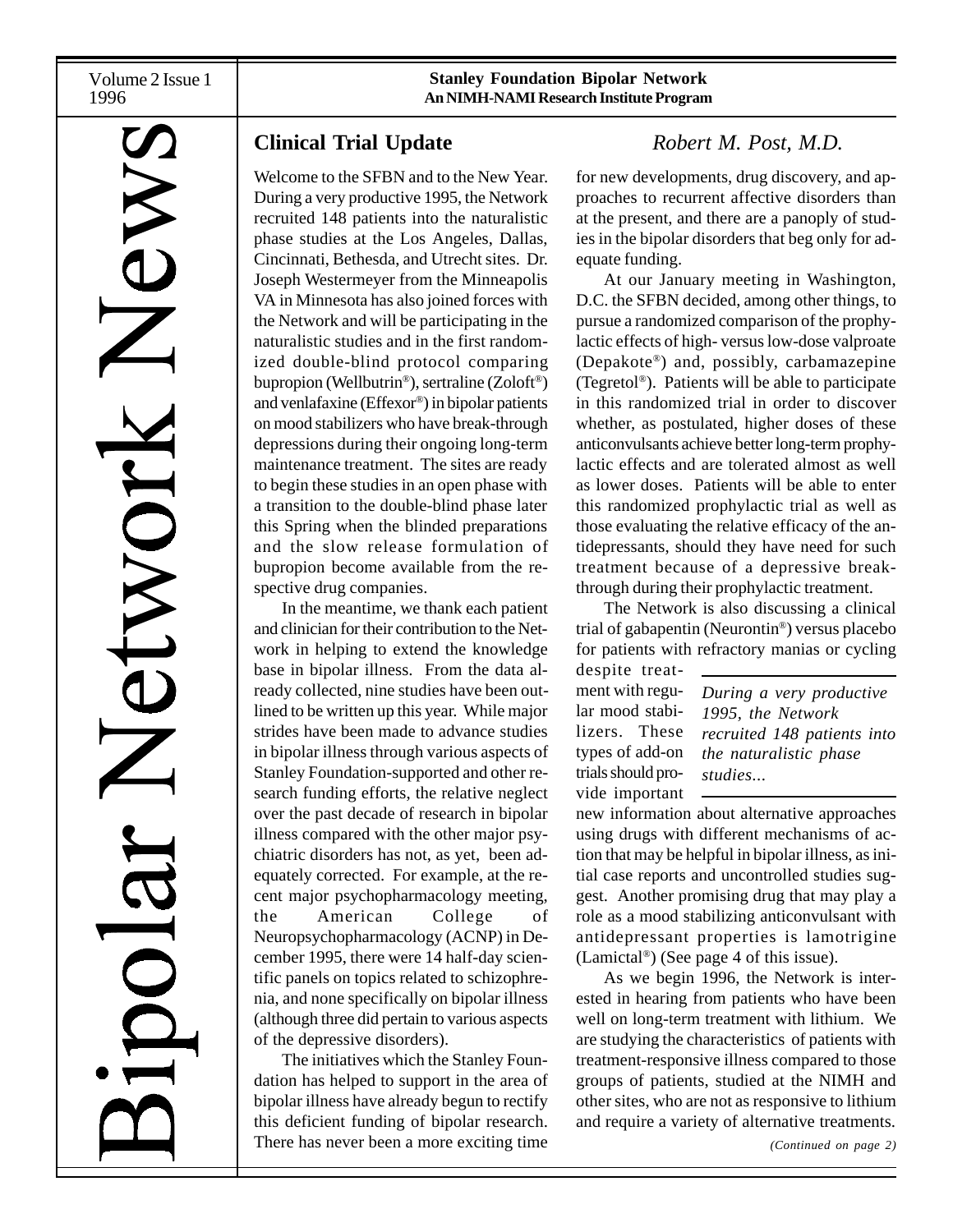*(Continued from page 1)*

The SFBN is now in the process of recruiting bipolar patients who have been well stabilized on lithium for at least five years.

 If readers of the BNN, their relatives, or friends know of such individuals who have had excellent and long-term sustained responses to prophylactic treatment with lithium, and who would be willing to respond to a confidential questionnaire outlining the characteristics of their illness, we would appreciate hearing from them. Please call 1-800-518-SFBN(7326) or write to the SFBN 6001 Montrose Road, Suite 809, Rockville MD 20852 to gain further information about participation in this study and to receive a questionnaire.

### **For communication or to be placed on the mailing list, please write or fax to:**

**Managing Editor: Robin M. Sadja**

**Contributors: Robert M. Post Gabriele S. Leverich**

**Bipolar Network News c/o Stanley Foundation Bipolar Network 6001 Montrose Rd #809 Rockville MD 20852**

**Phone: 1-800-518-SFBN (7326)**

**Fax: (301) 881-4192**

**Internet address: stanley@sparky. nimh.nih.gov**

**Stanley HomePage: chief@sparky.nimh. nih.gov**

### LIFE CHART - HIGHLIGHT

### **Response to the Lithium-Carbamazepine Combination and the Problem of Episode Reemergence.**

 *Gabriele S. Leverich, M.S.W.*

With the ongoing expansion of the SFBN, the construction of a retrospective life chart (**LCM-**R) and daily prospective life charting continue to be important clinical tools for all participating patients. Monitoring and recording of current mood and associated functional impairment on the prospective (**L**ife **C**hart **M**ethod-**P**rospective) **LCM-P** rating form takes only about two or three minutes at the end of the day and enhances patient participation in the management of their own illness.

Retrospective life charting continues to teach us much about the course of bipolar illness and the details of prior treatment response in bipolar illness. As part of our ongoing emphasis on the usefulness of mood charts we would like to present another life chart which reveals many of the fundamental aspects of bipolar illness that were initially described at the turn of the century by the German psychiatrist Emil Kraepelin in the untreated patient and which we can still observe in patients initially unresponsive to treatment.

This patient's life chart (see page 3) illustrates the general tendency for the untreated or inadequately treated illness to progress. While the patient's initial course of illness was characterized by longer well intervals, the patient began to cycle more rapidly and regularly in a relatively continuous pattern following antidepressant treatment despite co-treatment with lithium.

After two years of continuous cycling and a more prolonged depression, the patient entered a new phase with episodes lasting less than a week (in a pattern that we call ultra-rapid cycling), with further progression to an even more accelerated phase of documented mood switches occurring within a single day, (called ultra-ultra rapid or "ultradian" cycling). We very carefully monitored and recorded her cycling pattern when she was at the NIMH by mood ratings performed by nurses and the patient every two hours. We described this phenomenon of ultradian cycling as an aspect of bipolar illness heretofore not well documented in the literature ([Kramlinger & Post,1996;](http://www.ncbi.nlm.nih.gov:80/entrez/query.fcgi?cmd=Retrieve&db=PubMed&list_uids=8833685&dopt=Abstract) George et al, 1996; [Pazzaglia et al, 1993](http://www.ncbi.nlm.nih.gov:80/entrez/query.fcgi?cmd=Retrieve&db=PubMed&list_uids=8177920&dopt=Abstract)). The prospective life chart (the LCM-P) is constructed to help track ultradian cycling by providing a space in which to indicate the number of mood fluctuations that occur over a 24-hour period.

The patient showed an initial incomplete response when started on carbamazepine (Tegretol®) on a double-blind basis at NIMH. The addition of lithium, which had previously been ineffective alone or in combination with antidepressants, produced a period of remission that lasted approximately four years, during which the patient returned to a highstress job able to function well.

Minor episodic depressive breakthroughs, however, occurred occasionally during remission, and continued to emerge with gradually increasing severity and rapidity. Adjunctive antidepressant interventions with a variety of agents were not effective in preventing further breakthrough depressions. A switch from carbamazepine (Tegretol®) to valproate (Depakote®) did not produce the hoped-for response in this patient. The addition of desipramine (Norpramin®) to lithium eventually brought a year-and-a-half period of renewed good functioning, but significant depressive break-

*(Continued on page 3)*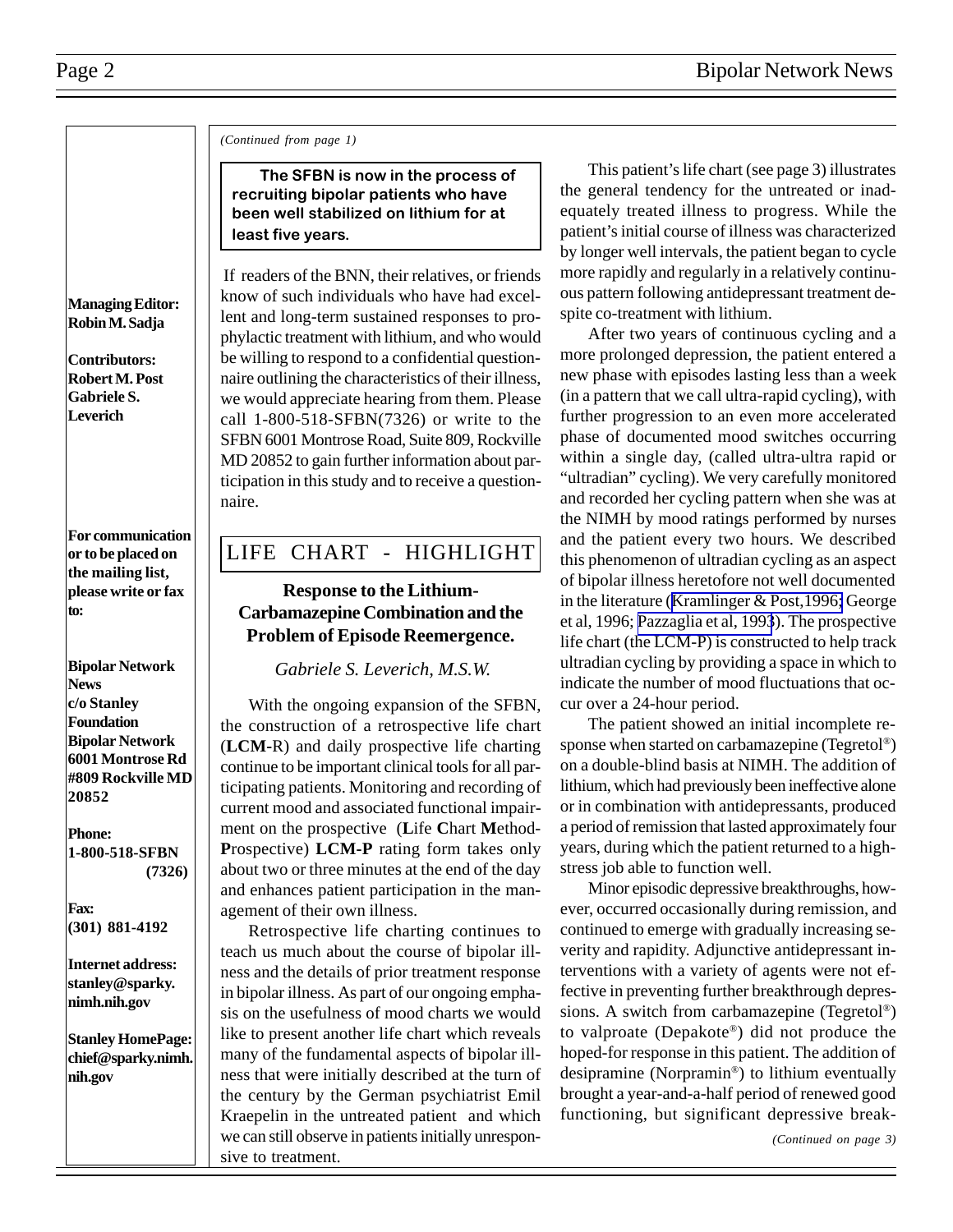

### **LOSS OF RESPONSIVENESS TO CARBAMAZEPINE-LITHIUM COMBINATION: RE-RESPONSE TO CARBAMAZEPINE AFTER PERIOD OFF DRUG**

*This patient's rapid cycling is not atypical and is representative of a group of patients who appear to do better on the combination of lithium and carbamazepine (Tegretol®) than on either medication alone.*

### *(Continued from page 2)*

throughs started to recur with a progression to ultra-rapid and ultradian cycling. The subsequent re-institution of carbamazepine again produced a good initial response, as it had in 1985, and a year of good functioning.

This patient's rapid cycling is not atypical and is representative of a group of patients who appear to do better on the combination of lithium and carbamazepine (Tegretol®) than on either medication alone. These data are convergent with those of Okuma in Japan and Denicoff in our group which show an approximate 50% response rate of rapid cycling patients to the drug combination, with only an approximate 25% response rate to monotherapy with either lithium or carbamazepine alone. This suggests that rapid cycling patients may do better on aggressive combined treatment from the onset rather than monotherapy with lithium or carbamazepine alone. Valproate (Depakote®) is another option for the rapid cycling patient as discussed in the July 1995 issue of the BNN (1995, Vol.1, Issue 2).

The problem of episode reemergence following a period of stabilization on a treatment regime, illustrated in this patient's life chart, is a problem that can occur in a small subgroup of patients after an initial good response. This loss of efficacy appears to represent a type of treatment resistance or tolerance development that may have a different underlying biochemistry from the type of treatment resistance where a patient fails to respond to a drug regimen in the first place. The Network will be pursuing studies to develop the best treatment algorithms (sequential treatment approaches) to address this problem of loss of drug responsiveness.

In the initial issue of the BNN (1995, Volume 1, Issue 1), we discussed another patient who discontinued her medication after a long period of wellness and upon relapse failed to re-respond to the reinstitution of the same drug at the previously effective or even higher dose. We re-emphasized the importance of remaining on long-term effective prophylactic

*(Continued on page 4)*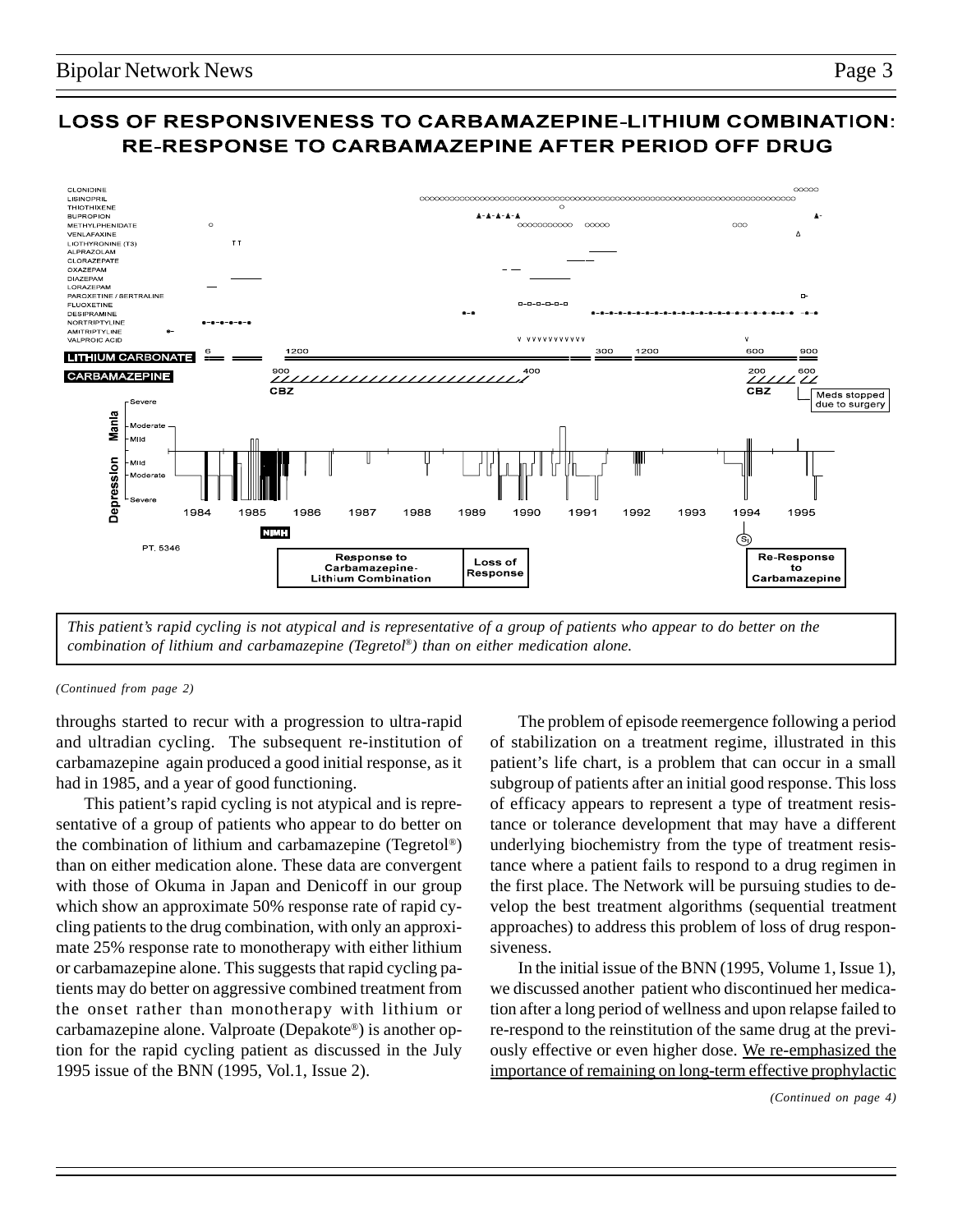### *(Continued from page 3)*

treatment when patients are doing well, since bipolar patients are at very high risk for relapse following maintenance treatment discontinuation (e.g. 50% relapse within the first five months of lithium discontinuation, and 90% relapse in the first 18 months off medication).

In contrast, in the face of loss of efficacy via the gradual development of treatment resistance (tolerance), as illustrated in the current patient, the utility of switching to drugs with different mechanisms of action should be considered. A new trial of the drug the patient had initially responded to, after a period of time off from the drug, may also be tried in an effort to recapture a treatment response. Constructing a retrospective life chart and continuing daily prospective life chart ratings will help insure that the best possible information is available when making critical decisions with regard to the next treatment step. Additionally, many patients with bipolar illness, as illustrated in this life chart, require treatment with several agents in order to bring on remission. The importance of an ongoing mood chart for the development of an optimal treatment program is again highlighted.

### CLINICAL RESEARCH UPDATE

### **Lamotrigine as a Potential Approach to Bipolar Illness**

Given the mood stabilizing effects of carbamazepine and valproate in bipolar illness, the potential utility of other anticonvulsants is continuing to be explored. Lamotrigine (Lamictal®) is a newly-approved anticonvulsant that is effective as an add-on therapy in patients with temporal lobe epilepsy who do not respond well to other agents. It is well tolerated in epilepsy as an add-on medication with substantial improvement in one-quarter to one-third of the patients.

Lamotrigine's desirable pharmacologic properties include: low protein binding (55%); an absence of enzyme induction; and linear pharmacokinetics. A significant adverse effect is rash, leading to withdrawal from clinical trials in 2% of patients. The rash appears to be, at least

in part, based on blood levels and is more prominent with faster rates of dose increases and in patients treated with valproate, because valproate inhibits lamotrigine metabolism, which results in higher blood levels. The studies in epilepsy are reviewed by [Messenheimer \(](http://www.ncbi.nlm.nih.gov:80/entrez/query.fcgi?cmd=Retrieve&db=PubMed&list_uids=8784217&dopt=Abstract)*Epilepsy*, 36[suppl [2\]:S87-S94, 1995](http://www.ncbi.nlm.nih.gov:80/entrez/query.fcgi?cmd=Retrieve&db=PubMed&list_uids=8784217&dopt=Abstract)). Lamotrigine has begun to be explored in the treatment of bipolar patients in light of its desirable effects and its potential novel mechanism of action in inhibiting the release of the excitatory amino acids glutamate and aspartate (probably via blockade of voltage-sensitive sodium channels).

Weisler and associates (APA abstracts, 1994) reported successful treatment with lamotrigine in two patients who had failed to respond to lithium, antidepressants, antianxiolytics, other anticonvulsants, and other agents. Marked improvement in depression was also noted by Calabrese and associates (including Susan McElroy and Paul Keck of the SFBN Cincinnati field site), who reported effects of an open treatment trial with lamotrigine in 67 refractory bipolar patients at the Second International Conference on Affective Disorders in Jerusalem (September 4-8, 1995). Fifty patients, the majority of whom were in the depressive phase of their illness, received lamotrigine as an add-on to other psychotropics, while 17 received lamotrigine alone. Lamotrigine was added to an average of 2.2 drugs (with a range of 1-5 that included an augmentation of lithium in 18 patients, carbamazepine in 6, valproate in 18, antidepressant medications in 18, and antipsychotic agents in 22). The average dose of lamotrigine was 140 mg/day in those on non-mood-stabilizing anticonvulsants, while it was 170 mg/day on carbamazepine and 80 mg/day on valproate.

Lamotrigine appeared to have substantial antidepressant effects, with 46% of the 39 patients treated for depression showing marked improvement and an additional 23% showing moderate improvement. Of the 25 patients who were in hypomanic or mixed states, 60% showed marked improvement and an additional 16% showed moderate improvement. In terms of side effects, 19% of patients reported headache, 16% sedation, 16%

*(Continued on page 5)*

*The problem of episode reemergence following a period of stabilization on a treatment regime is a problem that can occur in a small subgroup of patients after an initial good response.*

*We re-emphasized the importance of remaining on longterm effective prophylactic treatment when patients are doing well...*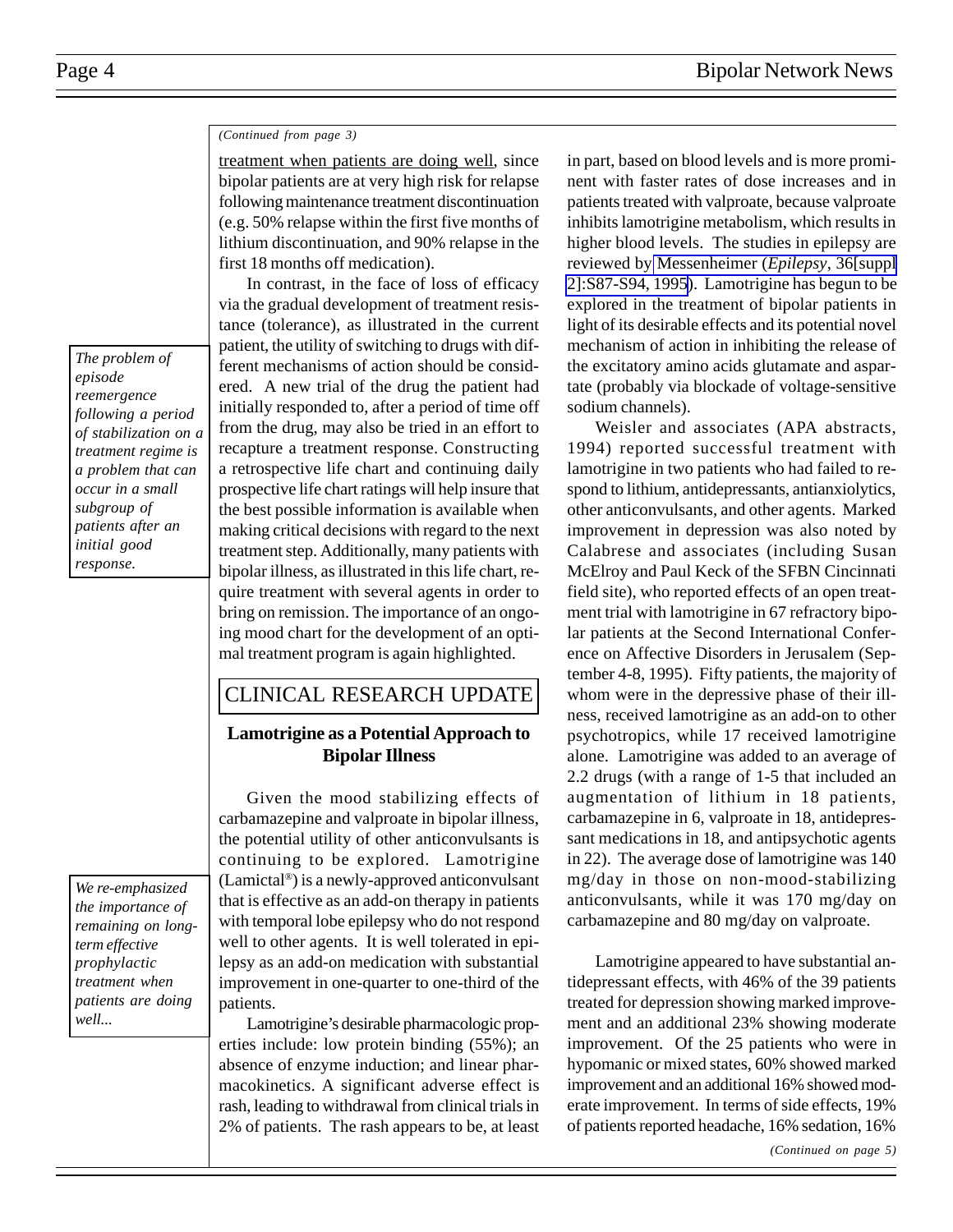### Bipolar Network News Page 5

### *(Continued from page 4)*

rash, 15% nausea, 15% dizziness, and 13% tremor. The drug was discontinued in six patients due to rash and in one patient due to nausea. More rashes occurred during valproate treatment despite very slow titration with 25 mg every other day for the first two weeks and then 25 mg/day for the second two weeks.

These promising results deserve much further systematic study, but preliminarily suggest that the drug may be useful in some bipolar patients who are inadequately responsive to more traditional treatment approaches with the accepted mood stabilizers lithium, carbamazepine, and valproate. Overall, moderate to marked antidepressant responses to lamotrigine were seen in 69% of patients and antimanic responses in 76% of patients, including many with rapid cycling presentations.

### AROUND THE NETWORK

**Introduction to the Dallas Investigators: John Rush, M.D. and Trisha Suppes, M.D., Ph.D.**

The Stanley Foundation Bipolar Network is particularly honored to have Drs. John Rush and Trisha Suppes as co-principal investigators at the Dallas, Texas SFBN field center.

Dr. Rush holds the Betty Jo Hay Distinguished Chair in Mental Health at the Department of Psychiatry and serves as Vice-Chairman for Research at the University of Texas Southwestern Medical Center in Dallas. Throughout his 20-plus year career, Dr. Rush has conducted clinical research that has spanned biological and psychosocial issues in mood disorders in adults, children, and adolescents and has promoted the application of clinical research findings to improve the diagnosis and treatment of these patients. He is widely acknowledged as one of the top leaders in psychiatry in the U.S. today. His credentials include expertise in cognitive-behavioral therapy of depression and in diverse investigations in biological psychiatry with particular focus on sleep EEG and brain imaging in the affective disorders.

Recently, Dr. Rush chaired the Panel on Practice Guidelines for Depression in Primary Care for the Agency for Health Care Policy and Research. This panel reviewed the efficacy of all of the antidepressants studied in double-blind, randomized trials. His definitive summary led to a series of recommendations for treatment of depression in clinical practice settings. His most scholarly review also formed part of the evidentiary database for the American Psychiatric Association guidelines in the treatment of de-

*(Continued on page 6)*



**Trisha Suppes, M.D., Ph.D.**

*Dr. Rush holds the Betty Jo Hay Distinguished Chair in Mental Health at the Department of Psychiatry and serves as Vice-Chairman for Research...*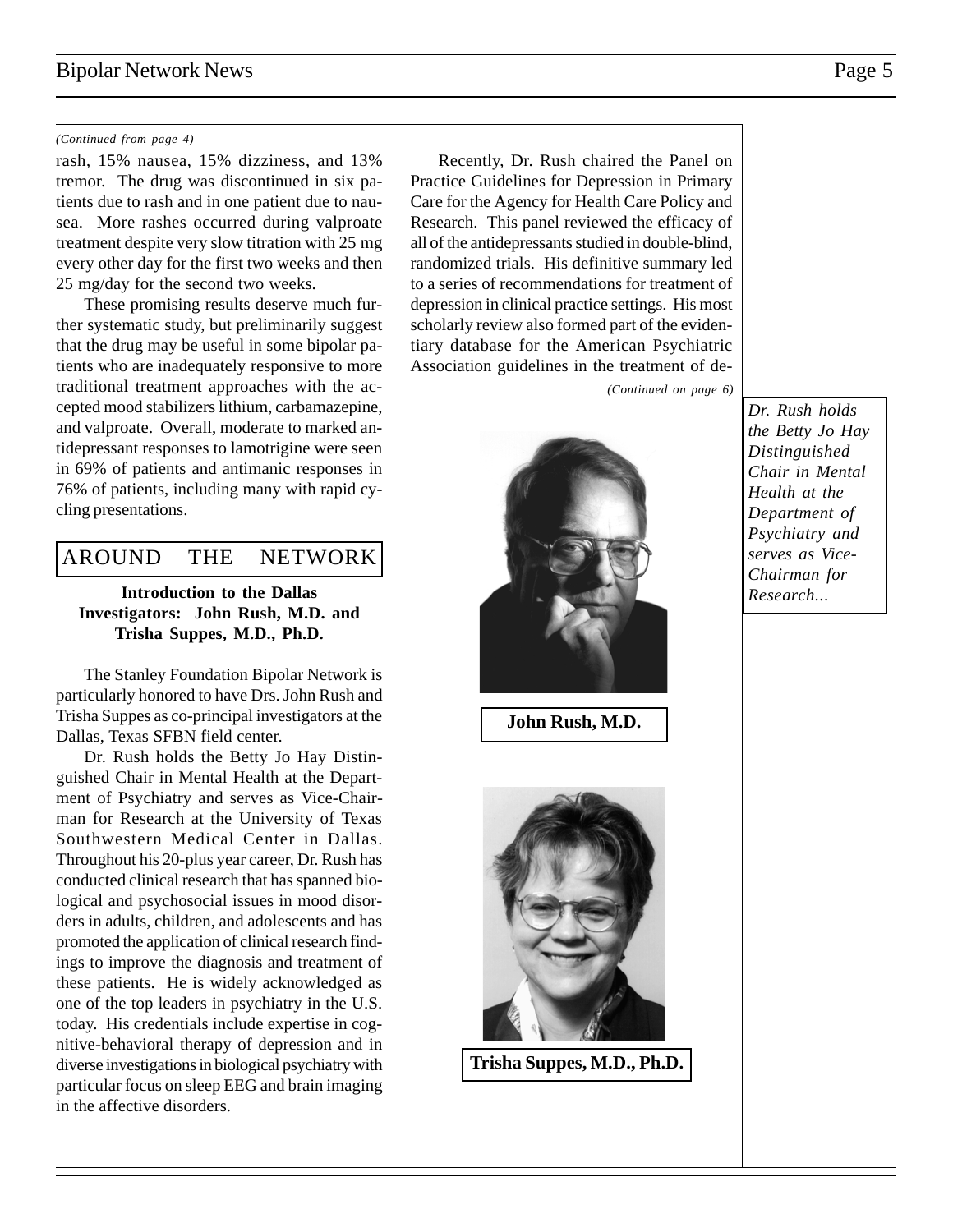### *(Continued from page 5)*

pression. Dr. Rush has won numerous awards recognizing his lifetime contributions to research, teaching and clinical work.

Dr. Rush has played a critical role in attempting to move the NIMH forward in identifying a series of methodological recommendations that should facilitate the funding of studies in bipolar illness. These have been informally labeled "Rush's Rules" and suggest the importance of studying a broader segment of patients with bipolar illness and not just those with non-rapid cycling patterns or without comorbid psychiatric illness and drug abuse, which eliminates a very large group of patients. Dr. Rush's "can do" attitude, indefatigable energy, sense of humor, and scholarly excellence are warmly welcomed and appreciated by the Network.

Dr. Trisha Suppes, an Associate Professor in the Department of Psychiatry at the University of Texas Southwestern Medical Center, joined Dr. Rush from Boston's McLean Hospital where she distinguished herself as an outstanding young clinical investigator. Armed with both M.D. and Ph.D. degrees, Dr. Suppes completed the definitive meta-analysis on the outcome of treatment-discontinuation in bipolar illness. In her 1991 classic paper published in the *Archives of General Psychiatry,* she noted that 50% of bipolar patients relapsed within the first five months of discontinuing lithium and 85-90% relapsed within the first 18 months of discontinuing their medication. These data, more than any in the field to date, crystallized the high recurrence rate of patients with bipolar illness and the need for ongoing prophylactic treatment, even after many years of wellness on medication.

With colleague Giovanni Faedda, she additionally elucidated that patients who abruptly stopped their lithium were at even higher risk for relapse than those who underwent a very slow taper. These data are invaluable in helping to convey the importance of sustained treatment with lithium and other agents in this recurrent illness.

Dr. Suppes has also completed studies indicating the efficacy of clozapine (Clozaril) in patients with rapid cycling and treatment-refractory bipolar illness, and has thus contributed greatly to the acquisition of new knowledge about treatment approaches to the affective disorders. Her scholarship, knowledge, methodological rigor, and pursuit of new treatment options for bipolar patients will be invaluable in the Network.

*Dr. Trisha Suppes, an Associate Professor in the Department of Psychiatry at the University of Texas Southwestern Medical Center...*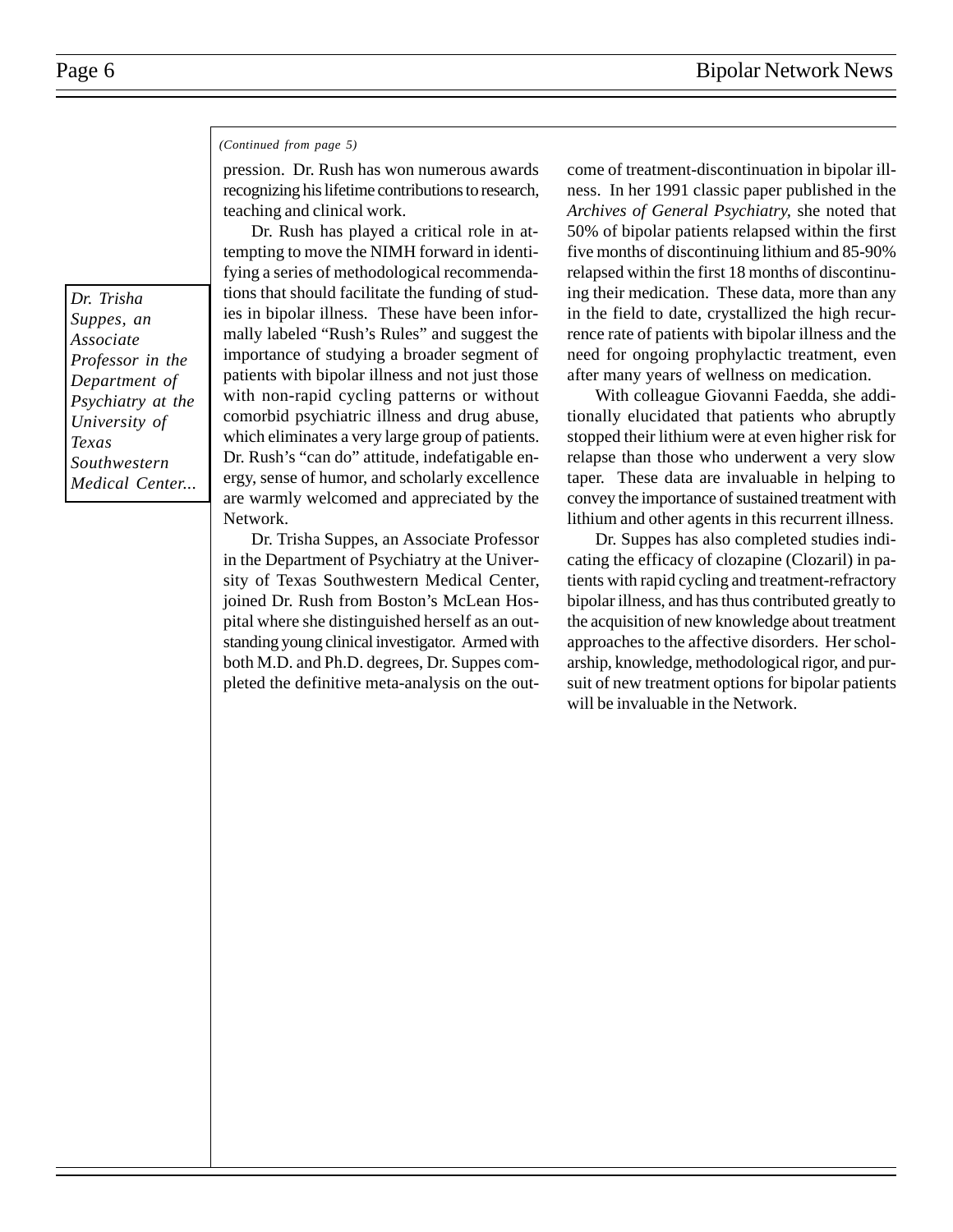### **Meeting Highlights: Sixth Congress of the Interdisciplinary Society of Biological Psychiatry - Zeist, The Netherlands, October 12-13, 1995**

A wealth of interesting data was presented at these proceedings. Dr. Julian Mendlewicz reviewed the data finding vulnerability factors to bipolar affective illness on chromosome 18. These findings, initially discovered by Dr. Wade Berrettini (Philadelphia) in collaboration with Dr. Elliot Gershon (Bethesda), have now been replicated by Dr. Raymond De Paulo's group at Johns Hopkins University (Baltimore). Interestingly, both groups find chromosome 18 vulnerability exclusively in families in which the genetic transmission is through the father and not the mother, which is typically the most common type of transmission. This unique finding suggests a novel mode of inheritance and also could account for some of the non-replications of the chromosome 18 finding reported in the literature. Both groups also found a markedly earlier onset of bipolar illness in the current generation (children of those with the illness) compared with the previous generation. Some groups have replicated Dr. Mendlewicz' findings of another vulnerability factor on the X chromosome, although these findings have not as yet been widely replicated by other researchers in the field. There are new hints by two groups of a vulnerability for bipolar illness on chromosomes 21 and 5. Together, however, these data suggest that multiple genes (that may differ across families) could be involved in vulnerability to the affective disorders.

Dr. Robert Post reviewed data exploring the environmental, psychosocial, and affective-episode-related variables (i.e., experience) that can alter gene expression. While inherited genes may provide vulnerability to affective disorders as noted above, environmental factors and life experiences can also change which genes are turned on and off, which in turn could affect the development and course of the recurrent affective disorders.

Dramatic new data was presented by Dr. B.A. Van der Kolk on brain imaging in post-traumatic stress disorder (PTSD). When patients are reading (and reliving) the scripts of their individual traumas, there is a marked increase in blood flow in the right frontal part of the brain, and the right amygdala, right insula, and right anterior cingulate gyrus. There is little activity on the other side of the brain and a marked decrement in the speech area in the left cortex. This suggests that patients with PTSD may have developed an autonomous affective memory system encoded in the right part of the brain that is very difficult to access with speech and verbal labels, which are mediated on the left side of the brain. It is interesting that these same areas of the brain are involved in the mood induction paradigms of Dr. Mark George and in the procaine activation studies of Dr. Terence Ketter in our group. However, in contrast to the PTSD findings, the induction of sadness increases activity predominantly on the left side of the brain and procaine activity is bilateral.

The neurobiology and treatment of bipolar disorder was reviewed by Dr. Willem Nolen, who emphasized the need for further clinical trials. He and his group are planning clinical trials for the SFBN involving the differential acute and maintenance antimanic response to low and high blood levels of the mood stabilizers during long-term prophylaxis.

Dr. Robert Belmaker reported that the drug inositol, given in the range of 12-16 grams per day, appears to be a highly effective treatment for patients with depression and panic/anxiety disorders, but not for patients with obsessivecompulsive illness. Inositol also decreased lithium-induced polyuria.

Dr. R.H. Van den Hoofdakker reviewed data on sleep and depression, indicating that one nights sleep deprivation is often able to induce a transient improvement in depressed mood. He found, however, that this is often not sustained unless the patient is on a concomitant treatment, such as lithium, or, as new data suggests, high intensity light; i.e., 2,800 to 10,000 lux (similar to that used in the treatment of seasonal affective disorder [SAD]). Dr. Hoofdakker also reported evidence in normal volunteers, studied in an environmentally controlled "cave" experience, that marked changes in mood can be associated with

*A wealth of interesting data was presented at the Sixth Congress of Interdisciplinary Society of Biological Psychiatry.*

*(Continued on page 8)*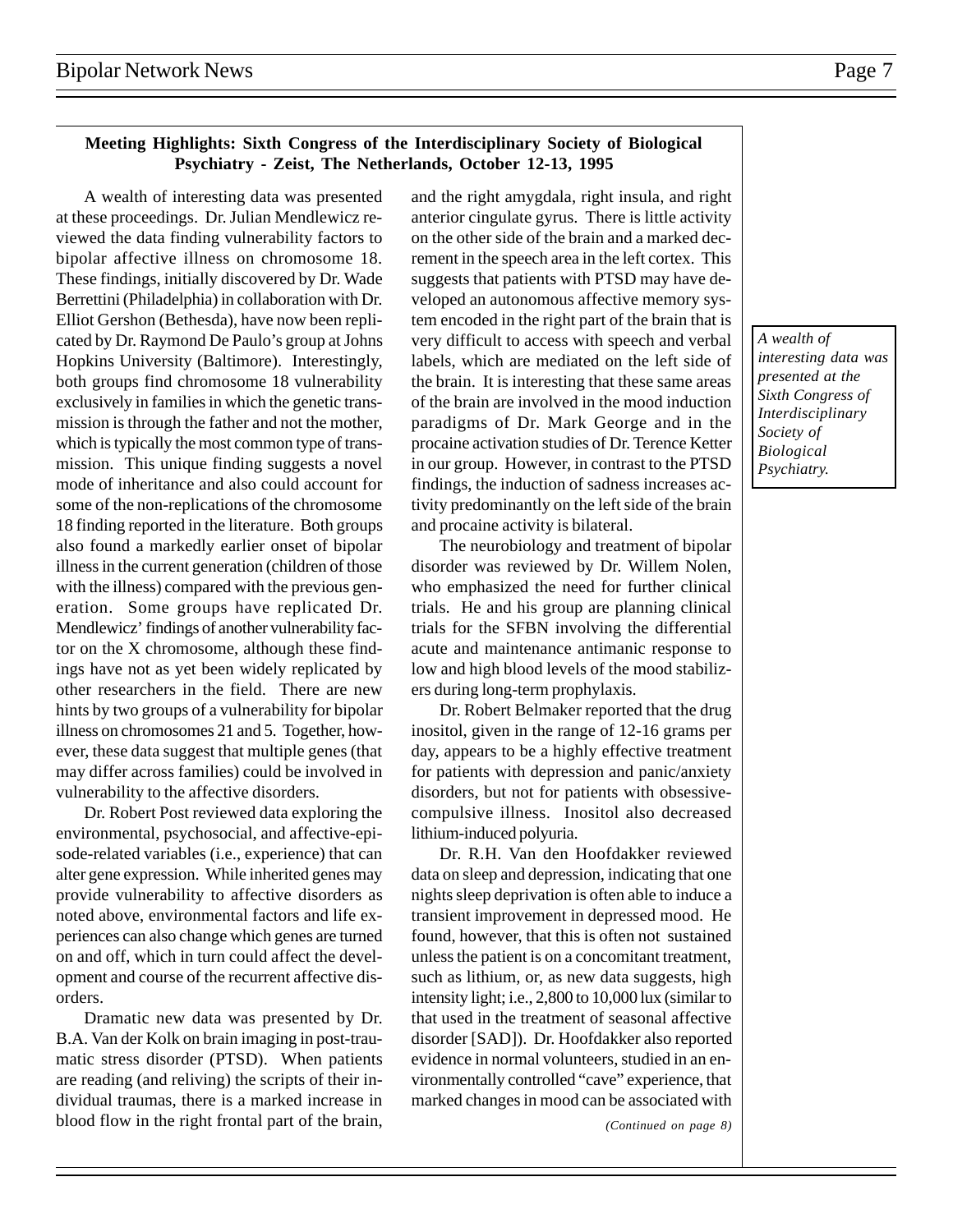### *(Continued from page 7)*

nonsynchrony between the sleep/wake cycle and the circadian temperature rhythm.

Dr. B.E. Leonard reviewed recent pharmacological approaches to depression, including new findings that most antidepressants alter the glycine binding site of the NMDA receptor (findings pioneered by Dr. Phil Skolnick at the NIMH [Ed.]). These data are of interest from the perspective that lamotrigine (see pages 4-5 this issue) is an indirect glutamate antagonist because it decreases glutamate release.

Various speakers presented findings in the area of schizophrenia. Dr. C.J. Slooff followed a group of patients with first-break schizophrenia for 15 years and found that 90% of them had recurrences, poor outcome, or chronicity. "Each relapse contributed to a higher risk of chronicity in terms of the persistence of negative-positive symptoms." (Slooff CJ, *Acta Neuropsychiatrica Scandinavica,* 1995, 7:3, FS 62). Dr. Slooff's data are very much consistent with that of the Hillside Hospital, indicating that each new episode of schizophrenic psychosis may be more difficult to treat than the previous one. This is similar to the sensitization concept in the affective disorders summarized by Dr. Post, and suggests that repeated episodes of schizophrenic psychosis may lead to relative treatment resistance or refractoriness. These data, along with the very substantial meta-analysis of Dr. John Davis that chronic, long-term maintenance therapy is highly effective in preventing schizophrenic relapses, should help to alter the treatment algorithm for patients with a first-break psychotic episode, so that the recurrences and the chronicity that may develop secondarily are prevented. Dr. Davis has also reviewed data that indicate that antidepressants prevent depressive recurrences at a level of statistical significance (i.e.,  $p < 10^{-34}$ ) in unipolar depression, further supporting the utility of longterm prophylaxis in this illness as well.

Several animal models for some of the cognitive dysfunctions found in schizophrenia were presented by Drs. B.A. Ellinbroek and A.R. Cools. These models included latent inhibition and pre-pulse inhibition. They were able to breed animals that showed increased tendencies for

this abnormality (which is shared by schizophrenic patients), so that the neurobiological underpinnings can be more definitively explored. It is of considerable interest to assess which of these clinical tests is also abnormal in patients with bipolar illness.

Dr. Robin Murray reported new evidence for the neuro-developmental theory of schizophrenia with finding that there is a lack of development of normal cerebral lateralization in schizophrenic patients. Moreover, this finding has now been extended to family members of those with the illness and is observed in those at high risk for schizophrenia.

Dr. C.D. Frith reviewed evidence that auditory hallucinations could represent sub-vocalized speech that is abnormally perceived as coming from others rather than internally generated by the schizophrenic patients themselves. These auditory hallucinations could be induced in schizophrenic patients by changing the feedback of their own voice intonations. Moreover, Positron Emission Tomography (PET) scans revealed that there were abnormalities in areas of brain involved in speech perception when schizophrenic patients received this faulty voice feedback, compared with controls.

Finally, the conference ended with a scholarly review by Dr. G.E. Berrios of some of the conceptual problems in biological psychiatry research. In this review Dr. Berrios pleaded for a new emphasis on the descriptive aspects of the signs and symptoms of the major psychiatric illnesses and the need to relate these to the new regional neurobiology of the psychoses that is rapidly being discovered.